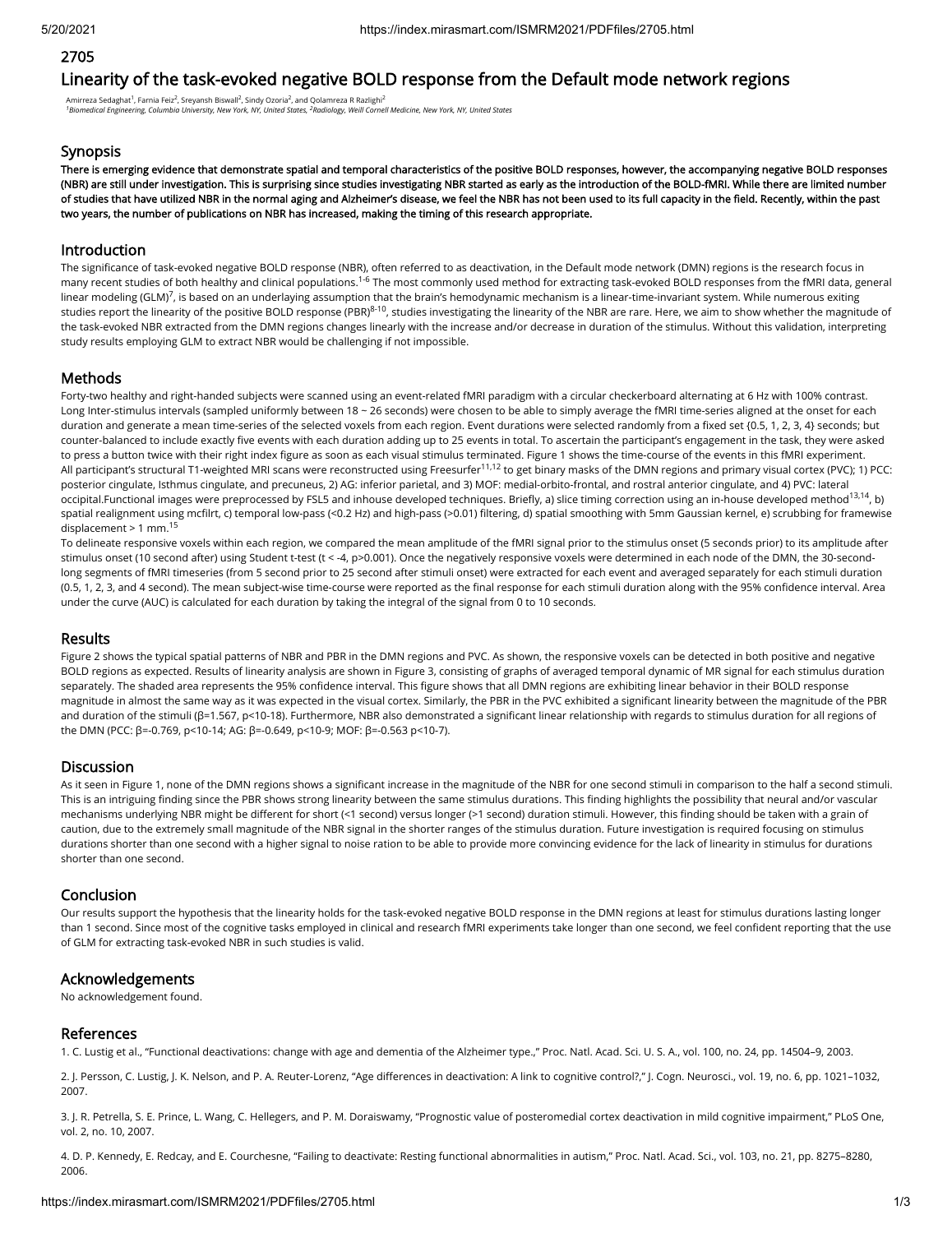#### 5/20/2021 https://index.mirasmart.com/ISMRM2021/PDFfiles/2705.html

5. R. L. Buckner, J. R. Andrews-Hanna, and D. L. Schacter, "The brain's default network: Anatomy, function, and relevance to disease," Ann. N. Y. Acad. Sci., vol. 1124, no. 1, pp. 1–38, Mar. 2008.

6. S. J. Broyd, C. Demanuele, S. Debener, S. K. Helps, C. J. James, and E. J. S. Sonuga-Barke, "Default-mode brain dysfunction in mental disorders: a systematic review.," Neurosci. Biobehav. Rev., vol. 33, no. 3, pp. 279–96, 2009

7. Richard S.J. Frackowiak, Karl J. Friston, Christopher D. Frith, Raymond J. Dolan, Cathy J. Price, Semir Zeki, John T. Ashburner, William D. Penny, "Analysis of fMRI Time Series: Linear Time-Invariant Models, Event-Related fMRI, and Optimal Experimental Design, Human Brain Function (Second Edition), Pages 793-822, Academic Press, 2004,

8. Boynton, G. M., Engel, S. A., Glover, G. H., & Heeger, D. J. (1996). Linear systems analysis of functional magnetic resonance imaging in human V1. The Journal of Neuroscience, 16 (13) 4207-4221

9. Dale AM, Buckner RL. Selective averaging of rapidly presented individual trials using fMRI. Hum Brain Mapp. 1997;5(5):329-40.

10. Huettel SA, McCarthy G. Evidence for a refractory period in the hemodynamic response to visual stimuli as measured by MRI. Neuroimage. 2000 May;11(5 Pt 1):547-53. doi: 10.1006/nimg.2000.0553. PMID: 10806040.

11. Fischl, B., H Salat, D., Busa, E., Albert, M., Dieterich, M., & Haselgrove, C. (2002). Whole brain segmentation: automated labeling of neuroanatomical structures in the human brain. Neuron, 33, 341–355.

12. Fischl, B., Van Der Kouwe, A., Destrieux, C., Halgren, E., Ségonne, F., Salat, D. H., Busa, E., Seidman, L. J., Goldstein, J., Kennedy, D., Caviness, V., Makris, N., Rosen, B., & Dale, A. M. (2004). Automatically parcellating the human cerebral cortex. Cerebral Cortex, 14(1), 11–22.

13. Parker, D., Liu, X., & Razlighi, Q. R. (2016). Optimal slice timing correction and its interaction with fMRI parameters and artifacts. Medical Image Analysis, 35, 434–445.

14. Parker, D. B., & Razlighi, Q. R. (2019). The benefit of slice timing correction in common fMRI preprocessing pipelines. Frontiers in Neuroscience, 13(JUL).

15. Power, J. D., Barnes, K. a, Snyder, A. Z., Schlaggar, B. L., & Petersen, S. E. (2012). Spurious but systematic correlations in functional connectivity MRI networks arise from subject motion. NeuroImage, 59(3), 2142–2154.

#### Figures



Figure 1, fMRI task paradigm timings for the pseudorandom event-related design. This event-related fMRI task paradigm is designed to have sufficiently distant visual stimulations. The blue line represents an ordinary visual stimulus and the green markers are demonstrating the instance of the motor response to the visual stimuli was detected.



Figure 2, Spatial pattern of the responsive voxels for positive and negative BOLD response in the DMN and primary visual cortex overlaid on three orthogonal and most informative slices.